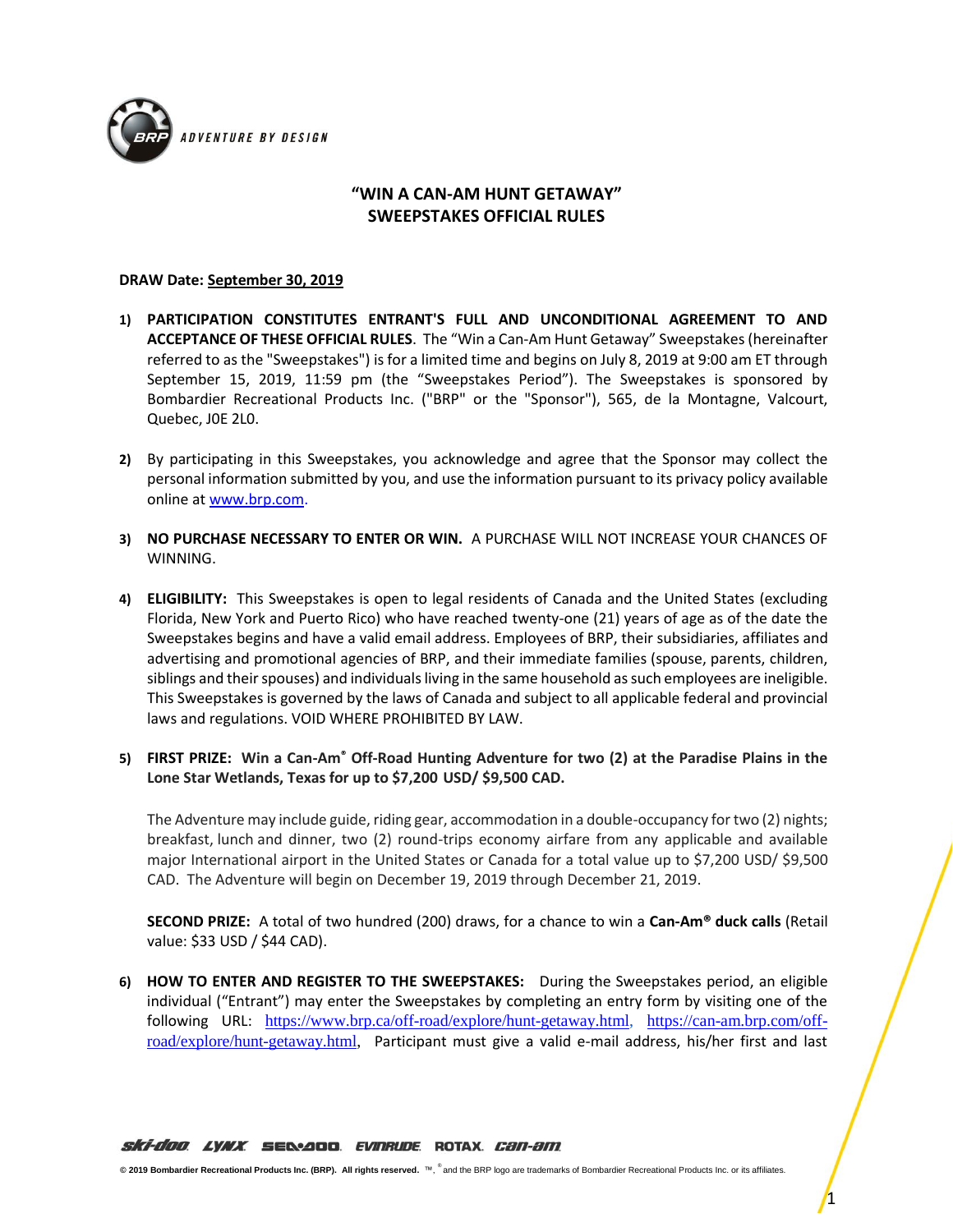

name, complete address, Zip Code/Postal Code and telephone number. One entry per participant per URL.

- **7)** All other expenses not specifically listed in the description of the Prize, are the sole responsibility of the winners and their guests including but not limited to: travel to and from the international airport nearest the Entrant's home in United States or Canada, all ground transfers, airport taxes, personal charges at lodging, gratuities, meals not indicated in the prize description, taxes, medical, accident, luggage and any items of a personal nature. Each winner and his/her traveling companion ("Guest") must travel at the same time and from the same city. A winner's Guest must remain the same for the duration of the trip. Winners and Guest are responsible for obtaining all necessary travel documentation. Depending on place of residence, **winners and guests may be required to have a valid passport** to be able to claim the prize because of cross-border travel related requirements. Guest must have reached twenty-one (21) years of age as of the date the Sweepstakes begins.
- **8)** A representative will contact the winner to make travel arrangements. **The potential winner will have to complete the following courses or documents to be eligible: Hunter education training course in accordance with applicable federal state/provincial laws of the potential winner'sresidence, Resident hunting license or non-resident version (5-day hunting permit), Harvest Information Program Certification, Texas Migratory Game Bird Endorsement, Federal Migratory Duck Stamp or the prize will be forfeited. The potential winner will have to pay an approximative amount of \$100 USD for the specified courses and documents. To compensate these fees, the Sponsor will hand him/her over a prepaid credit card of the equivalent amount.** The prepaid credit card will be mailed using the address the winner will have provided**. The trip must be booked and all courses and documents completed prior to Nov 15 th, 2019** or the prize shall be forfeited.
- **9) SELECTION OF WINNERS AND PRIZE CLAIM:** Draw will be held on **September 30, 2019** at Sponsor office located at Bombardier Recreational Products Inc., 565, de la Montagne, Valcourt, Quebec, J0E 2L0. Winner is randomly selected. Odds of winning depend on number of entries received.
- **10) For the First Prize "Win a Can-Am® Off-Road Hunt Getaway for two (2)":** The Sponsor will attempt to contact potential winner between 9:00 AM ET and 5:00 PM ET, Monday to Friday, for a period of five (5) business days following the date of the prize draw. If the Sponsor is not able to make contact directly with a potential winner within the allotted time, using the email address and phone number the potential winner will have provided, then at the sole and absolute discretion of the Sponsor, that Entrant may be disqualified, and his/her entitlement to receive the prize may be forfeited, and the Sponsor reserves the right to randomly select another potential winner, whom the Sponsor will attempt to contact, and who will be subject to disqualification, in the same manner.

The potential winner must submit his/her criminal record or agree for Sponsor or a designated thirdparty agency to conduct a criminal record check in accordance with applicable federal state/provincial laws. If the potential winner has been charged or convicted for a crime preventing them in any way from benefitting of the prize, the prize may be forfeited, and the Sponsor reserves the right to randomly select another potential winner, whom the Sponsor will attempt to contact, and who will be subject to disqualification, in the same manner.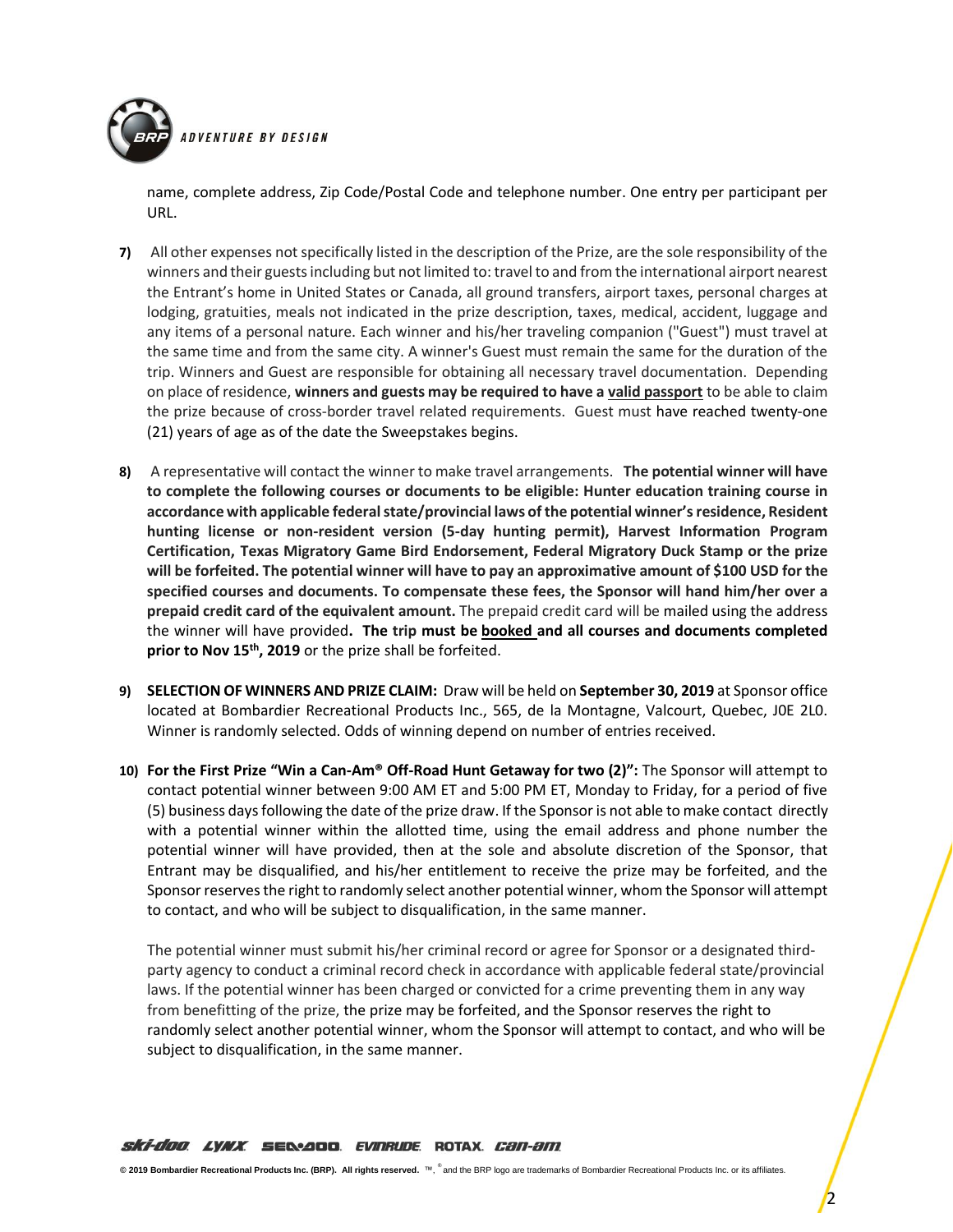

Before being declared a winner and in order to be eligible to win a prize, the potential winner must first correctly answer, without assistance of any kind, a time-based mathematical skill-testing question (i.e.:  $2 \times 10 \div 4 + 30 - 2$  and complete an affidavit of eligibility and a liability/publicity release. All relevant documents must be signed and returned to Sponsor within five (5) business days from the time the affidavit of eligibility, liability/publicity release have been sent by Sponsor, or the prize will be forfeited, and another potential winner may be drawn at Sponsor's sole discretion.

- **11) For the second Prize "a chance to win a Can-Am® duck calls":** The Sponsor will mail the Can-Am® duck calls using the address the winner will have provided.
- **12)** Decisions of the Sponsor in the selection and determination of winners and all matters relating to this Sweepstakes are final and binding.
- **13)** These rules are published on the following URL for United States: [https://can](https://can-am.brp.com/content/dam/canam-offroad/Global/MY2020/Documents/rules/hunt-getaway.pdf)[am.brp.com/content/dam/canam-offroad/Global/MY2020/Documents/rules/hunt-getaway.pdf](https://can-am.brp.com/content/dam/canam-offroad/Global/MY2020/Documents/rules/hunt-getaway.pdf) and on the following URL for Canada: [https://www.brp.ca/content/dam/canam](https://www.brp.ca/content/dam/canam-offroad/Global/MY2020/Documents/rules/hunt-getaway-en-ca.pdf)[offroad/Global/MY2020/Documents/rules/hunt-getaway-en-ca.pdf.](https://www.brp.ca/content/dam/canam-offroad/Global/MY2020/Documents/rules/hunt-getaway-en-ca.pdf) For the winners names; send a self‐addressed stamped envelope to be postmarked by December 31, 2019 to: Bombardier Recreational Products Inc., "Win a Can-Am Hunt Getaway" Sweepstake, 565, de la Montagne, Valcourt, Quebec, J0E 2L0.
- **14)** By accepting the prize, Entrant consents to the use of his/her name, photograph, image, voice, and statements related to the Sweepstakes, for advertising, communication or marketing purposes, without further compensation. There are no transfers, substitution and prize is non-refundable. **No cash alternatives for any prize,** except at the option of the Sponsor, who may substitute a prize of equal or greater value if advertised prize becomes unavailable.

## **GENERAL CONDITIONS:**

- **15)** Sponsor reserves the right to terminate this Sweepstakes in whole or in part at any time without liability. Sponsor is not responsible if, for any reason, the game is not capable of running as planned, or for any infection by computer virus, bugs, tampering, unauthorized intervention, fraud, technical failures, or any other causes beyond the control of Sponsor which corrupt or affect the administration, security fairness, integrity or proper conduct of this promotion or of any person's computer hardware or software. Should the game be terminated prior to the stated expiration date, notice will be posted on [http://www.brp.ca.](http://www.brp.ca/)
- **16)** Sweepstakes materials are automatically void if they are reproduced, mutilated, forged, altered or tampered with in any way, if they are obtained through unauthorized, illegitimate channels, or if they contain printing, production, typographical, mechanical or other errors. Liability for game pieces containing printing or other errors is limited to replacement with another game piece while supplies last. Only the number of prizes stated in the Official Rules will be awarded. This Sweepstakes is subject